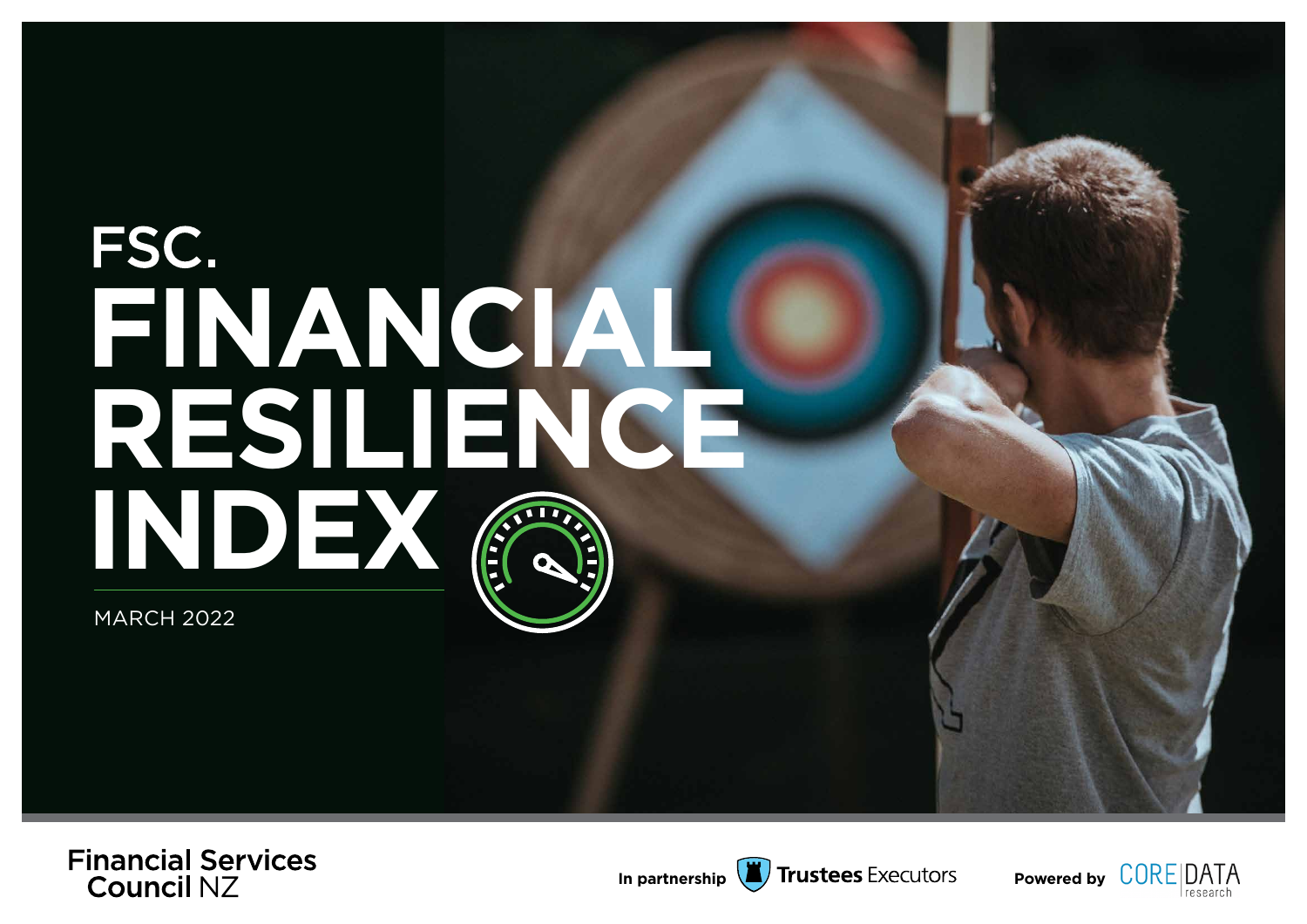

### **CONTENTS**

| 03 <sup>7</sup> |                                                                 |  |
|-----------------|-----------------------------------------------------------------|--|
|                 |                                                                 |  |
|                 |                                                                 |  |
|                 |                                                                 |  |
|                 |                                                                 |  |
|                 |                                                                 |  |
|                 | 04 About Financial Services Council and research methodology 16 |  |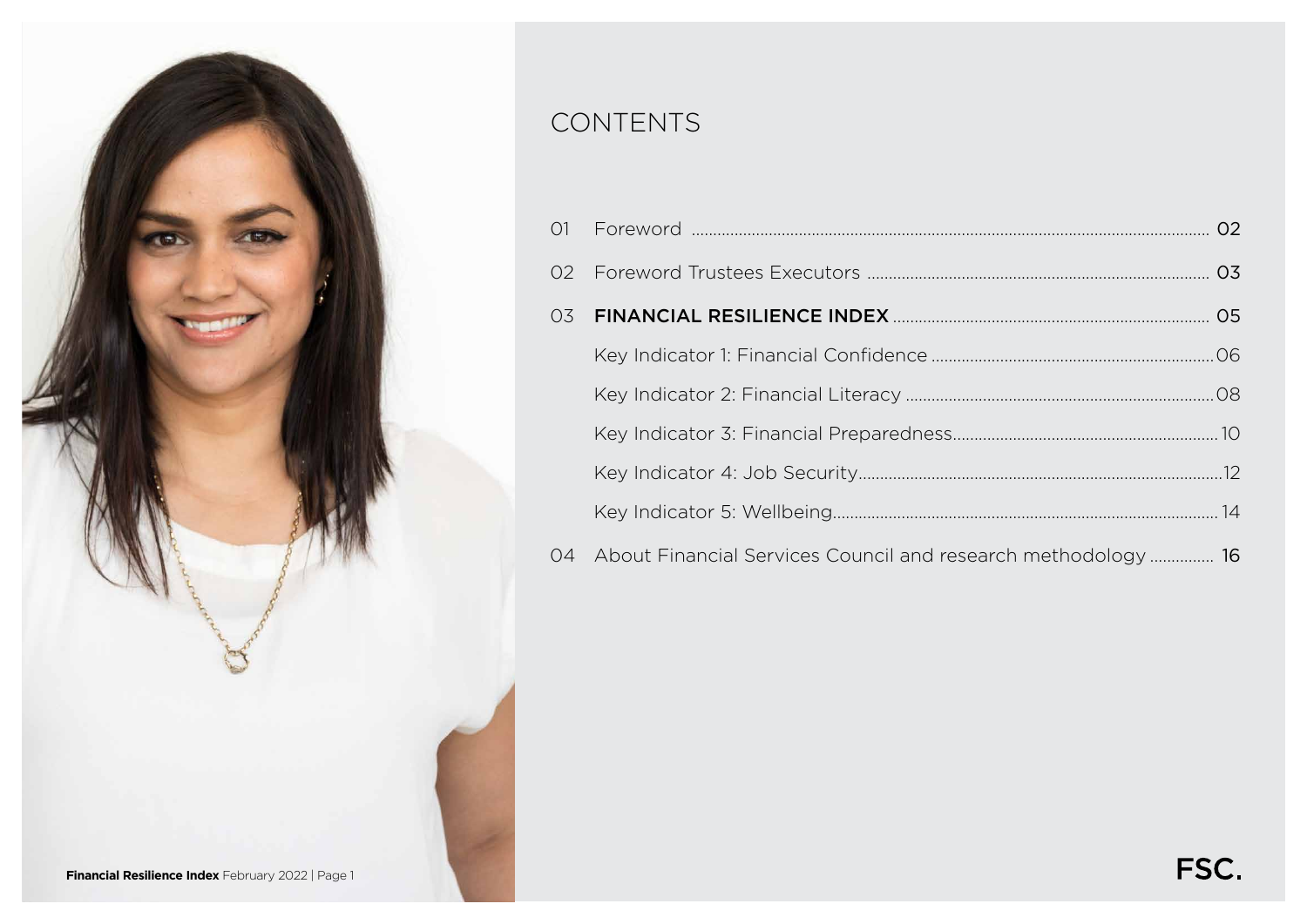### 01 FOREWORD

The Financial Resilience Index is a tracking survey of New Zealanders' views on five key resilience indicators.

The Financial Services Council started tracking the financial confidence and wellbeing of New Zealanders in March 2020, just as Covid-19 was becoming a reality, and has tracked views over the past three years, with the latest 2000 responses gathered in January 2022.

As we continue to work through the pandemic, many in New Zealand are thinking about their familys' health and wellbeing through the lens of Covid-19, especially during lockdowns and now as the Omicron wave is hitting the country. This tracking index continues to highlight the changing dynamics as Kiwis continue to adjust in the Covid-19 world.

This year, we asked some additional questions to dig deeper into views about the New Zealand economy, impact of Covid-19 and preparedness for an unexpected event, which revealed that:

- 43% reported being somewhat or very unconfident in the NZ economy.
- 68% reported being concerned about house prices and 65% concerned about interest rates.
- 79% reported being concerned about inflation.
- 40% reported being negatively financially impacted by Covid-19.
- Most employed New Zealanders have less than 6 months' worth of expenses saved, and 2 in 5 would be unable to access \$5,000 if something unexpected were to happen.

We will delve further into these results over the coming year as we continue to focus on the key issues through our Money and You research series.



Rob Flannagan Independent Chair



CEO, FSC Richard Klipin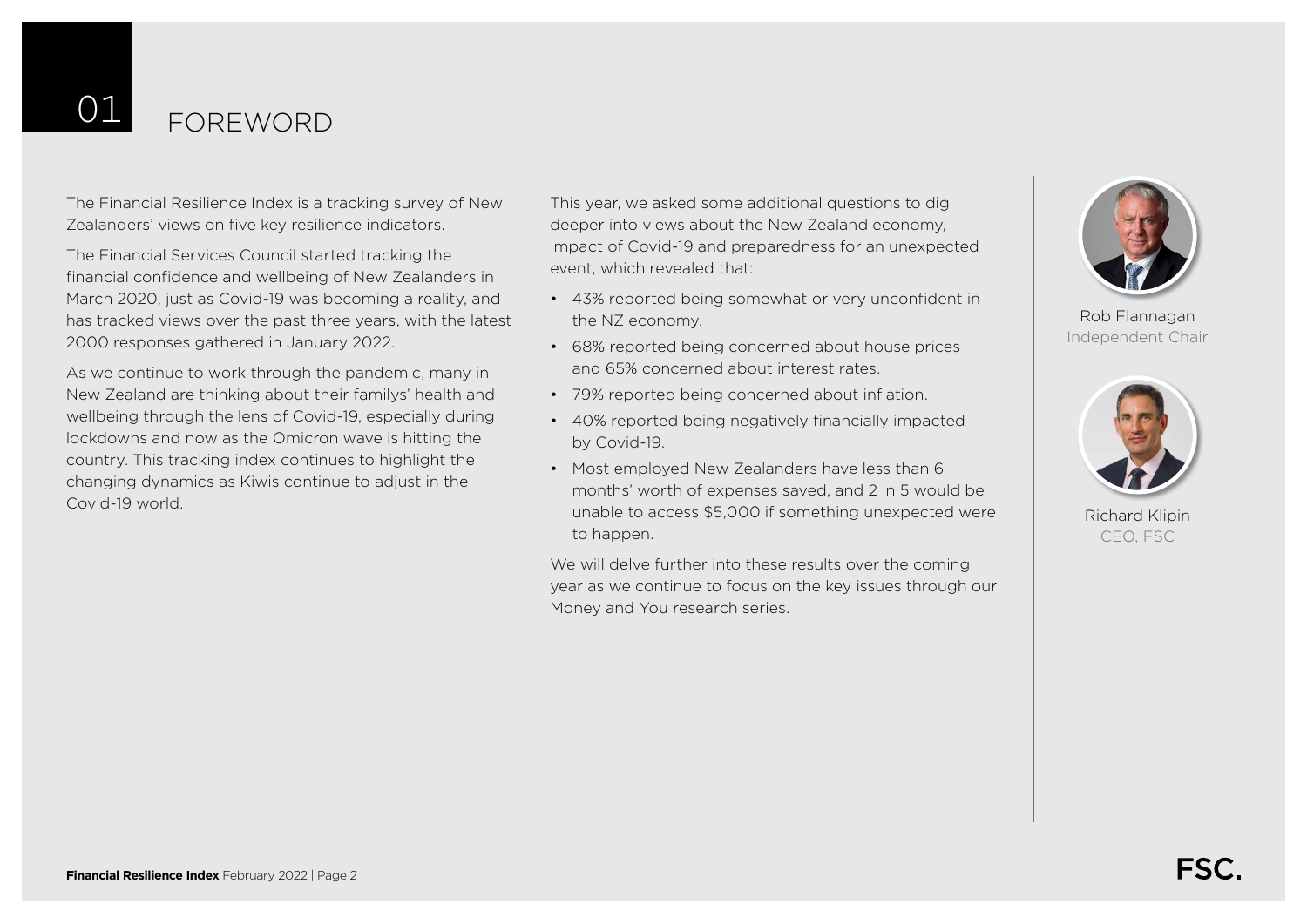## 02 FOREWORD TRUSTEES EXECUTORS

Trustees Executors is delighted to expand on our participation in the Financial Services Council's Research Programme for 2022 through the support of the Financial Resilience Index for the first time.

The results from this latest research highlights that many of us still feel negatively impacted financially by the ongoing pandemic, and have real concerns about inflation, interest rates and house prices.

This should not be surprising. The global and domestic response to protecting economies from the negative impacts of COVID has resulted in a substantial boost to assets. New Zealand property values have now increased by more than 40% and investors in the S&P NZX50 index have enjoyed 34% growth from its low in March 2020.

Inflation worries are not unique to New Zealand and with interest rates increasing to accommodate this, as well as the geopolitical instability caused by events in the Ukraine, means we will have to live in increasing volatile times.

I am also concerned that the disparity in outcomes between those that have purchased assets prior to the boom and those that have been unable to, continues to grow.

Low unemployment is good news for most Kiwis, however the research also shows many of us are still not well prepared for a crisis. With wages growing at half the rate of inflation, and overall household savings lower on previous years, for the less well off, having access to an emergency fund is critical. This requires planning and underlines the importance of boosting medium to longterm savings.

Arguably, there has never been a more important time for Kiwis to be able to access professional and affordable advice. This is our challenge as it is our obligation.



Ryan Bessemer Chief Executive Officer Trustees Executors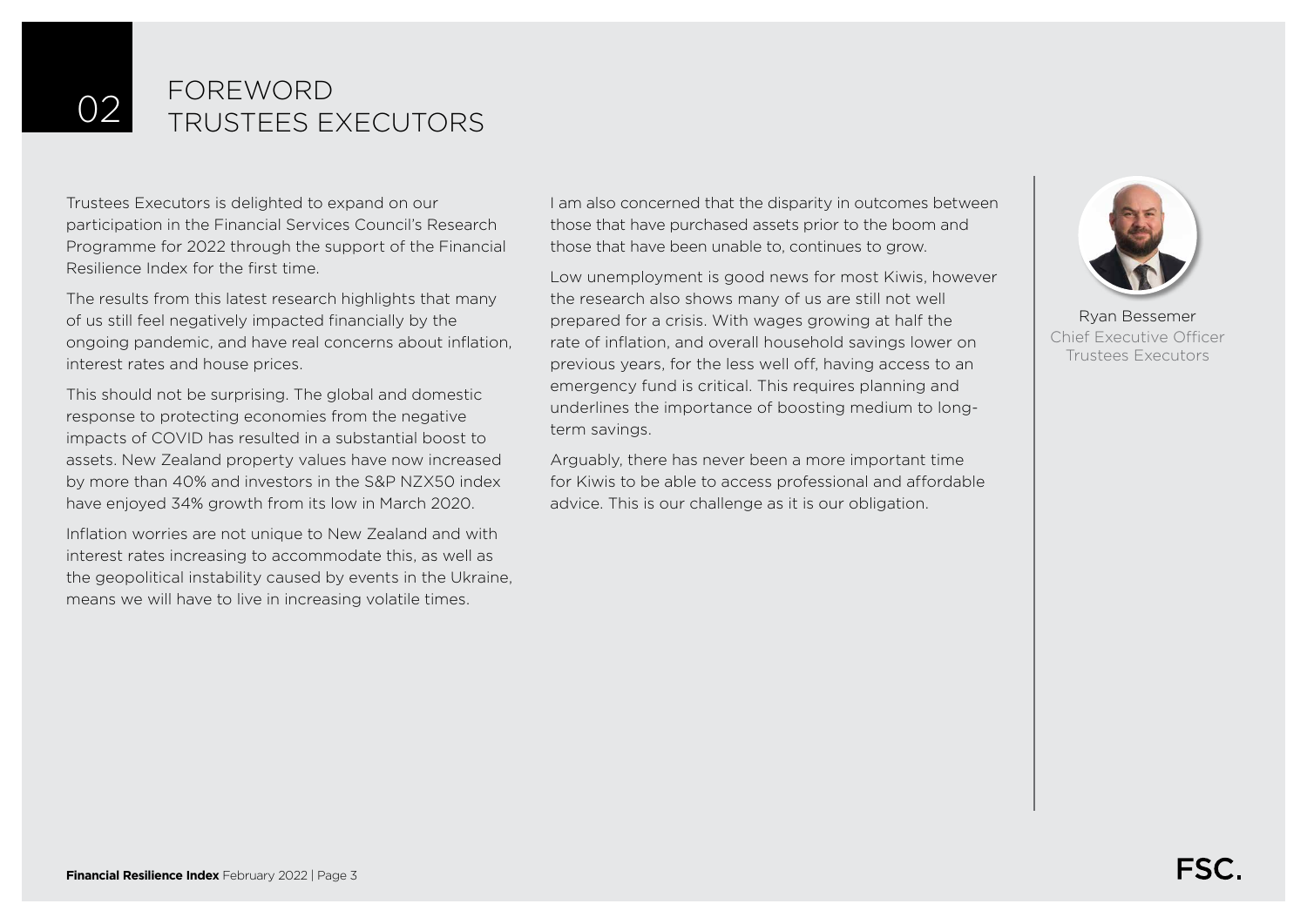### FINANCIAL RESILIENCE INDEX KEY INDICATORS

### 86% **FINANCIALLY CONFIDENT**

86%

**FEELING SECURE IN THEIR JOBS**

#### **Financial confidence has increased**

**Job security continues** 

More feel reasonably to completely secure in their current employment, and overall, there is a rise in those feeling very and completely secure, likely reflecting the current NZ labour market. However, over 40% reported job security has been reduced because of the impact of Covid-19.

**to rise**

There was a 5% increase from 2021 in Kiwis reporting being either reasonably, very or extremely confident in making financial decisions.

 $43% -$ **FINANCIALLY PREPARED FOR RETIREMENT**

#### **Financial preparedness for retirement remains stable**

The trend of a lack of preparedness for retirement continues, with a similar number of respondents considering themselves financially prepared for retirement.

#### 43% **Financial literacy has dropped**

#### **FINANCIALLY LITERATE**

53%

**OVERALL** 

We observed a 5% drop in financial literacy when compared to average ratings across the five knowledge areas in previous years.

#### $6% \div$ **FEWER KIWIS HAVE NO INVESTMENTS**

#### **There are more with household investments** Respondents that indicated that they have no investments has dropped

declined to answer this question in 2022.

again, however all ranges are reported lower in 2022 as close to 25% of respondents **ADVERSE EFFECT ON WELLBEING**

#### **There is a decrease in financial issues affecting wellbeing**

Positively, there was a small 3% drop in the impact of financial issues on overall wellbeing in 2022. However, there continues to be a worrying trend across all wellbeing indicators that financial issues are affecting physical and mental health, relationships, and overall wellbeing, especially in younger generations.

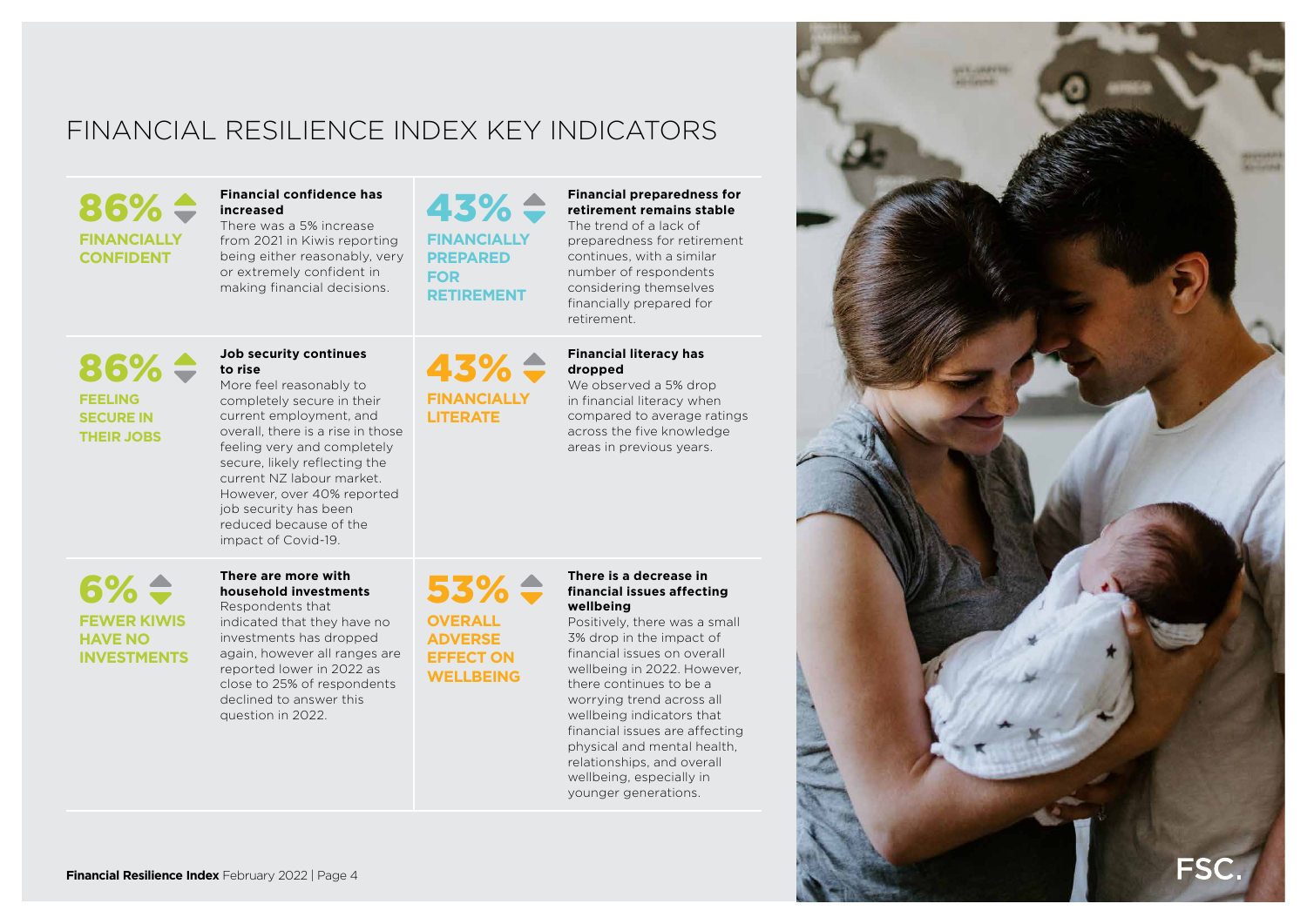

### 03 **FINANCIAL RESILIENCE INDEX**





KEY INDICATOR  $\left(\!\!\left(\!\!\left(1\right) \!\!\right) \!\!\right]$  FINANCIAL CONFIDENCE



**KEY INDICATOR**  $\left(\!\!\left(\!\!\left( \mathbf{2}\right) \!\!\right)\!\!\right)$  **FINANCIAL LITERACY** 



KEY INDICATOR  $\left(\!\!\left(\mathbf{3}\right)\!\!\right]$  FINANCIAL PREPAREDNESS

**KEY INDICATOR**  $(\sqrt[\mathbf{4}\ \mathbf{)}$  **JOB SECURITY** 



**KEY INDICATOR**  $(\sqrt[6]{5})$  **WELLBEING** 



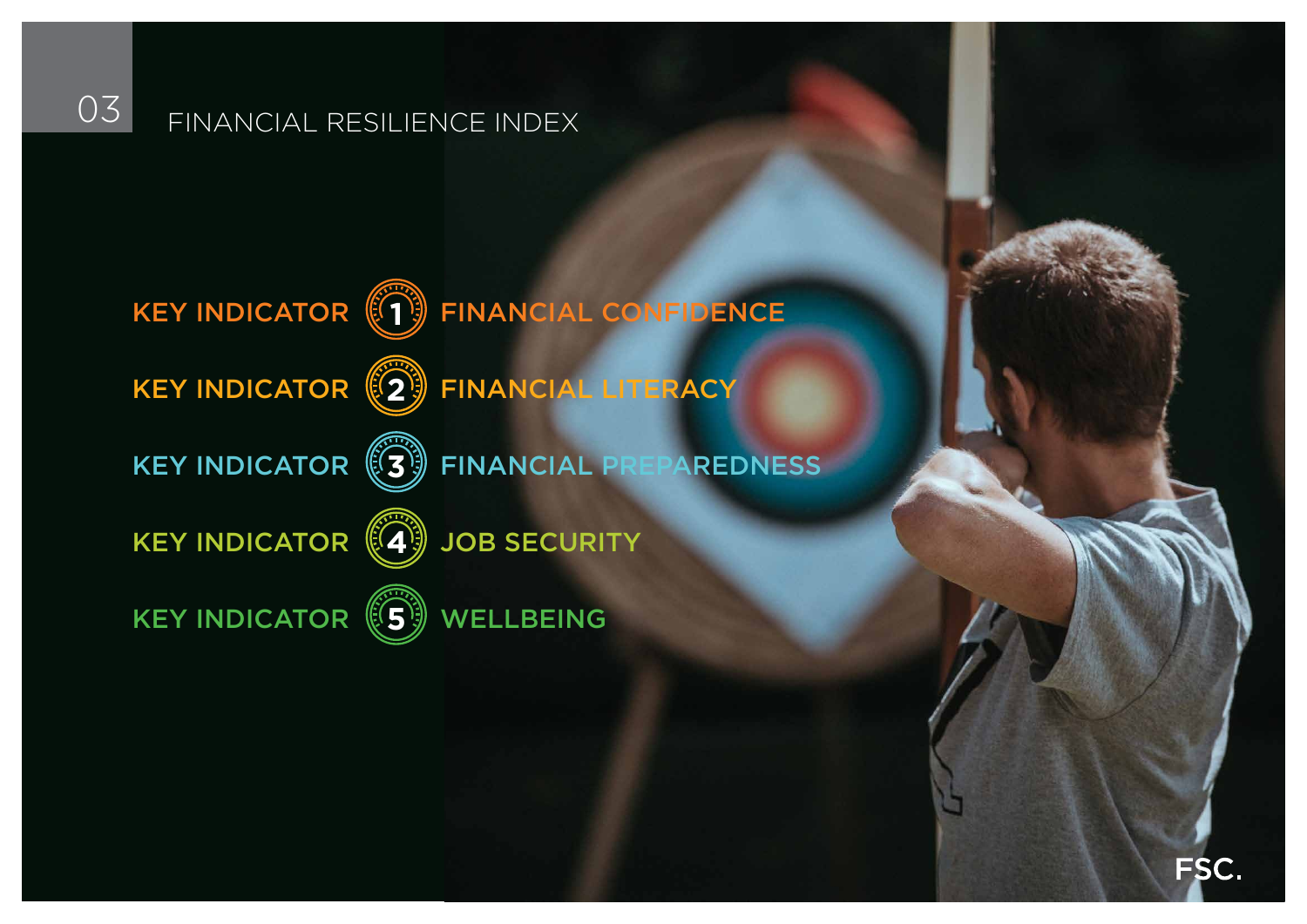

Respondents reported an increase in financial confidence, with more respondents very or extremely confident, and fewer lacking financial confidence in comparison to previous years.

Which of the following statements best describes your confidence in making financial decisions?



n=2,000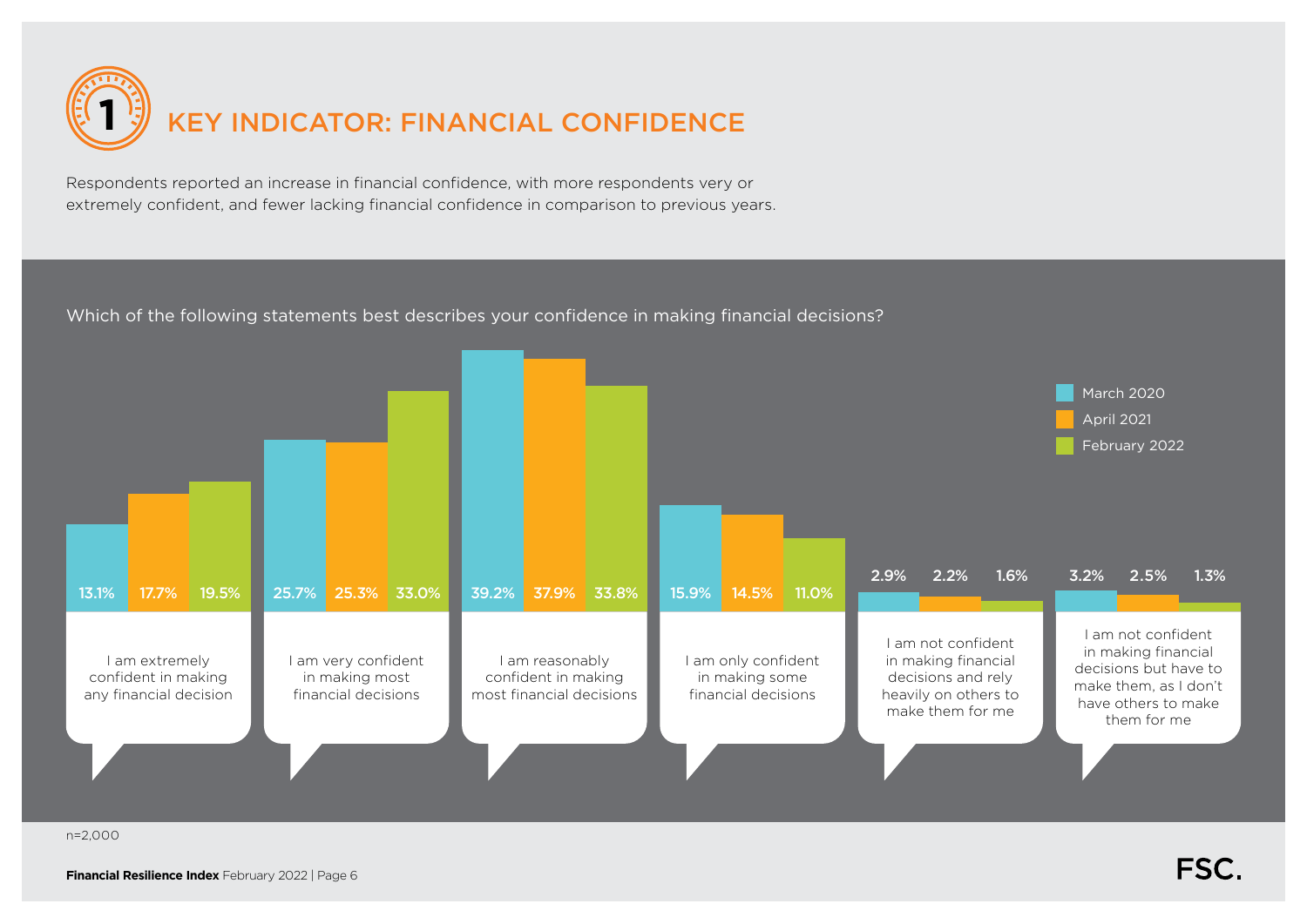

However, this contrasts with concerns about the economy, housing market, interest rates and a lack of reported savings to cover expenses should unexpected events happen.

How long could you continue your current lifestyle without earning an income?





How concerned are you about the following financial issues at the moment?

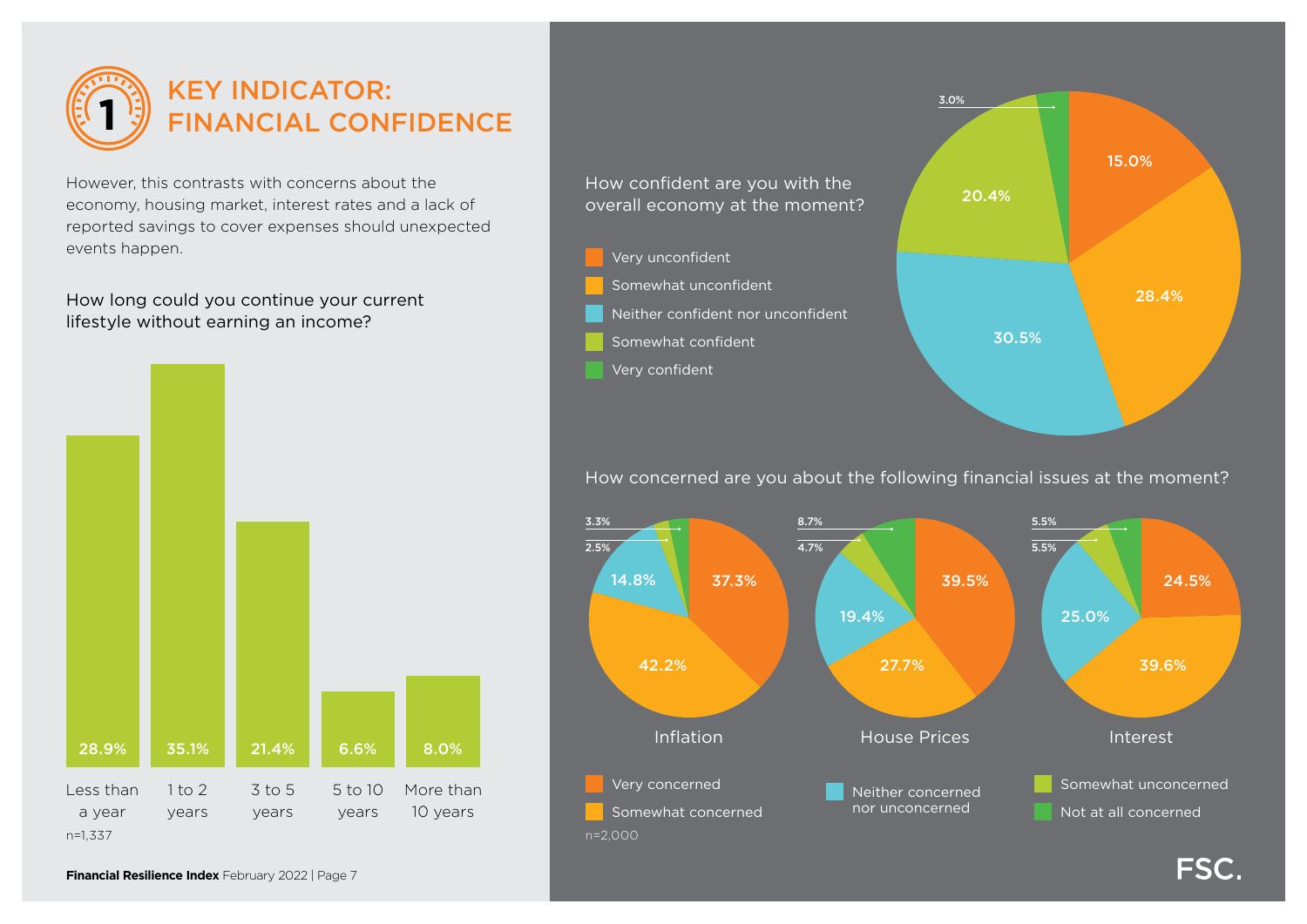

### KEY INDICATOR: FINANCIAL LITERACY

There continues to be a drop in repsondents' perceptions of their financial literacy across four of our five key financial literacy indicators of between 5 and 8 percent since 2020.. 80% or respondents reported that most of their investments were in KiwiSaver, followed by Cash (including term deposits) and NZ Shares.

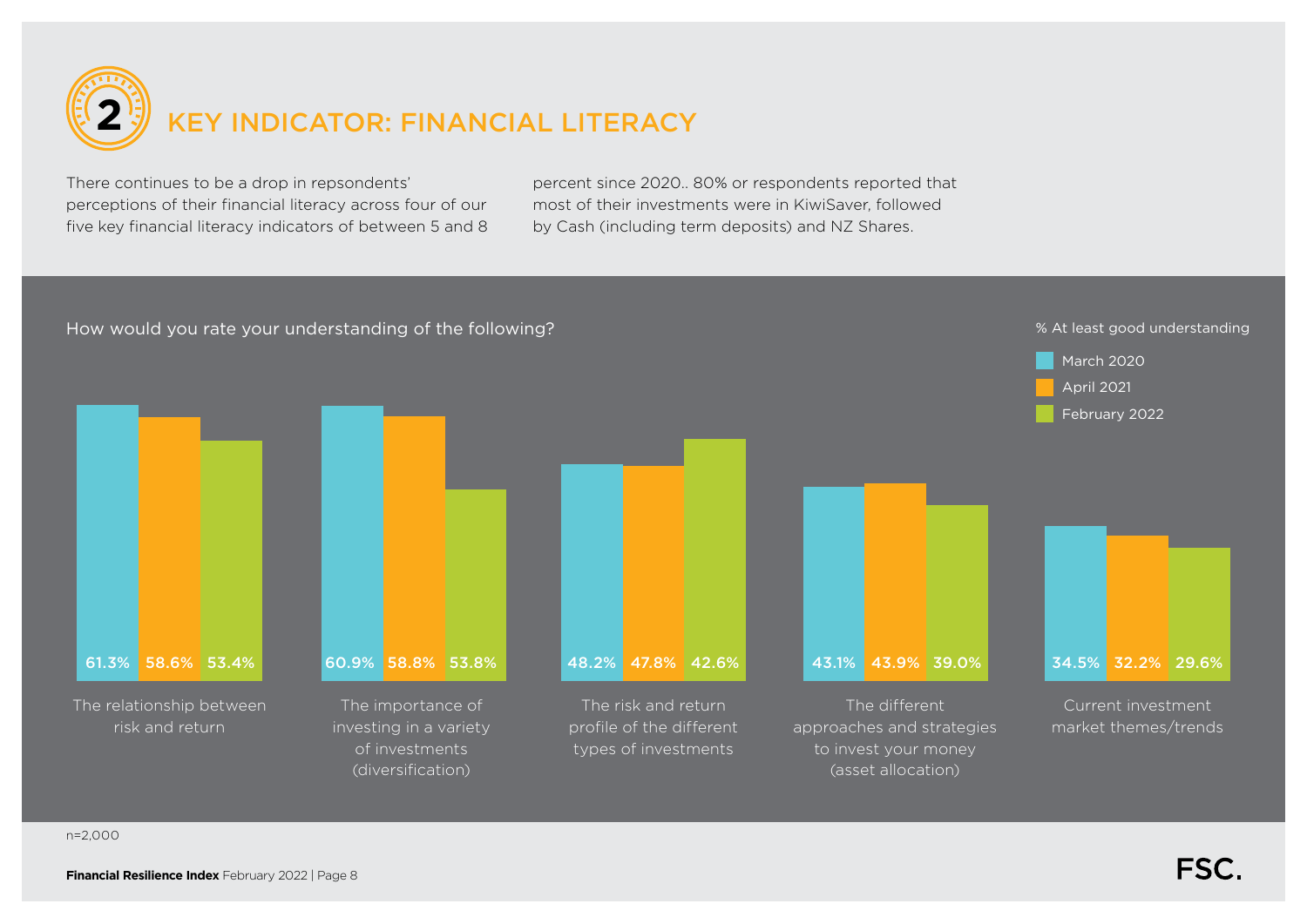

Which of the following investments do you currently have?

| KiwiSaver                     | 78.3% |  |
|-------------------------------|-------|--|
| Cash, including term deposits | 47.6% |  |
| New Zealand shares            | 31.4% |  |
| Managed funds                 | 19.9% |  |
| Direct property               | 19.1% |  |
| International shares          | 19.0% |  |
| Exchange Traded Funds (ETFs)  | 8.2%  |  |
| Collectibles                  | 6.4%  |  |
| $n=1,601$                     |       |  |

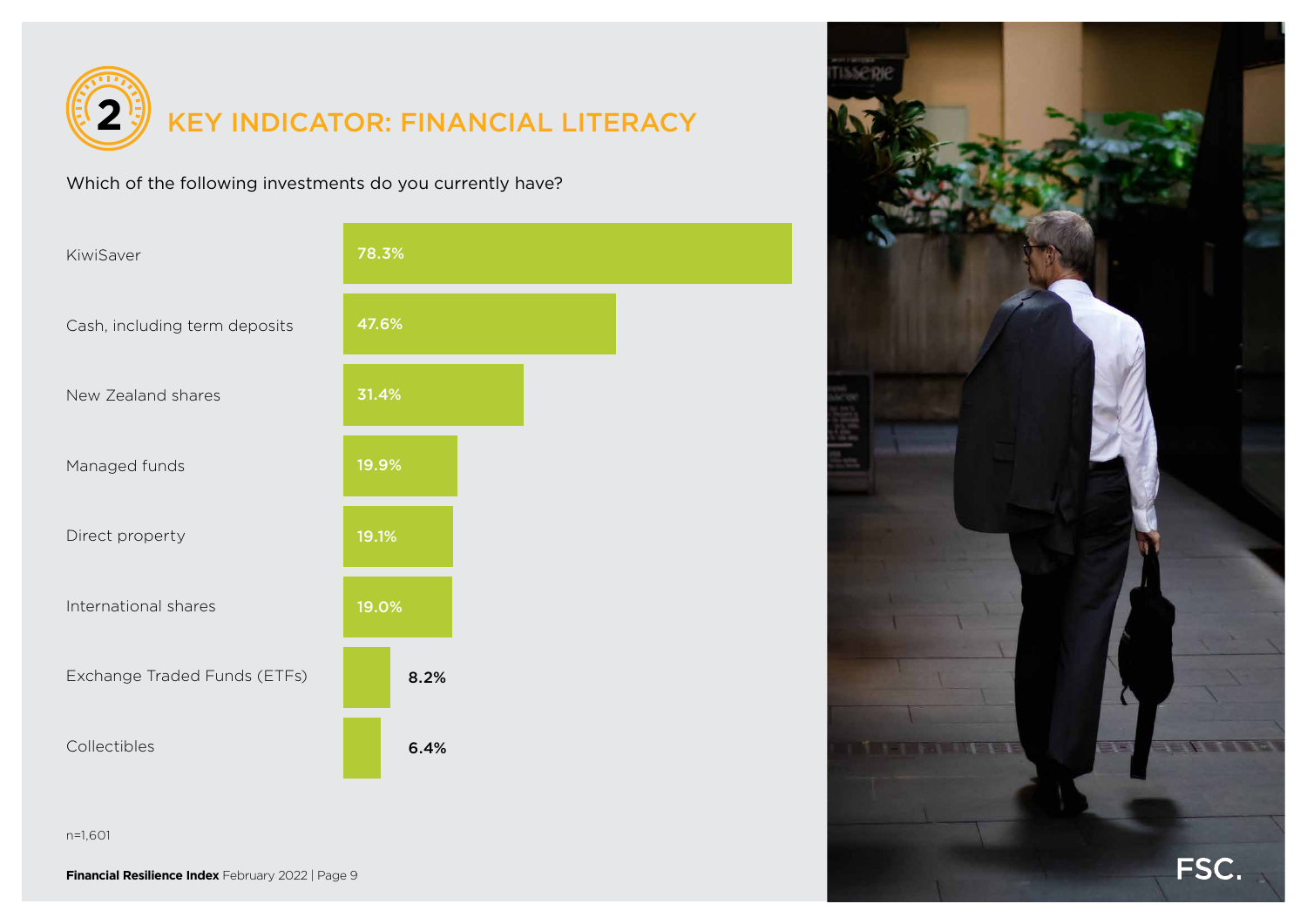

### KEY INDICATOR: FINANCIAL PREPAREDNESS

Despite responses indicating that there are fewer households with no investments, overall, all household investment bands are lower than previous years, due to close to a quarter of respondents not answering this question. As we have seen, however, 41% said they didn't have or don't know if they could access \$5,000 in savings within a week to cover an unexpected event, and this reality paints a worrying picture for Kiwis' financial preparedness.

If you had to pay \$5,000 for something unexpectedly, could you access the money within a week (without going into debt)?







 $n=2,000$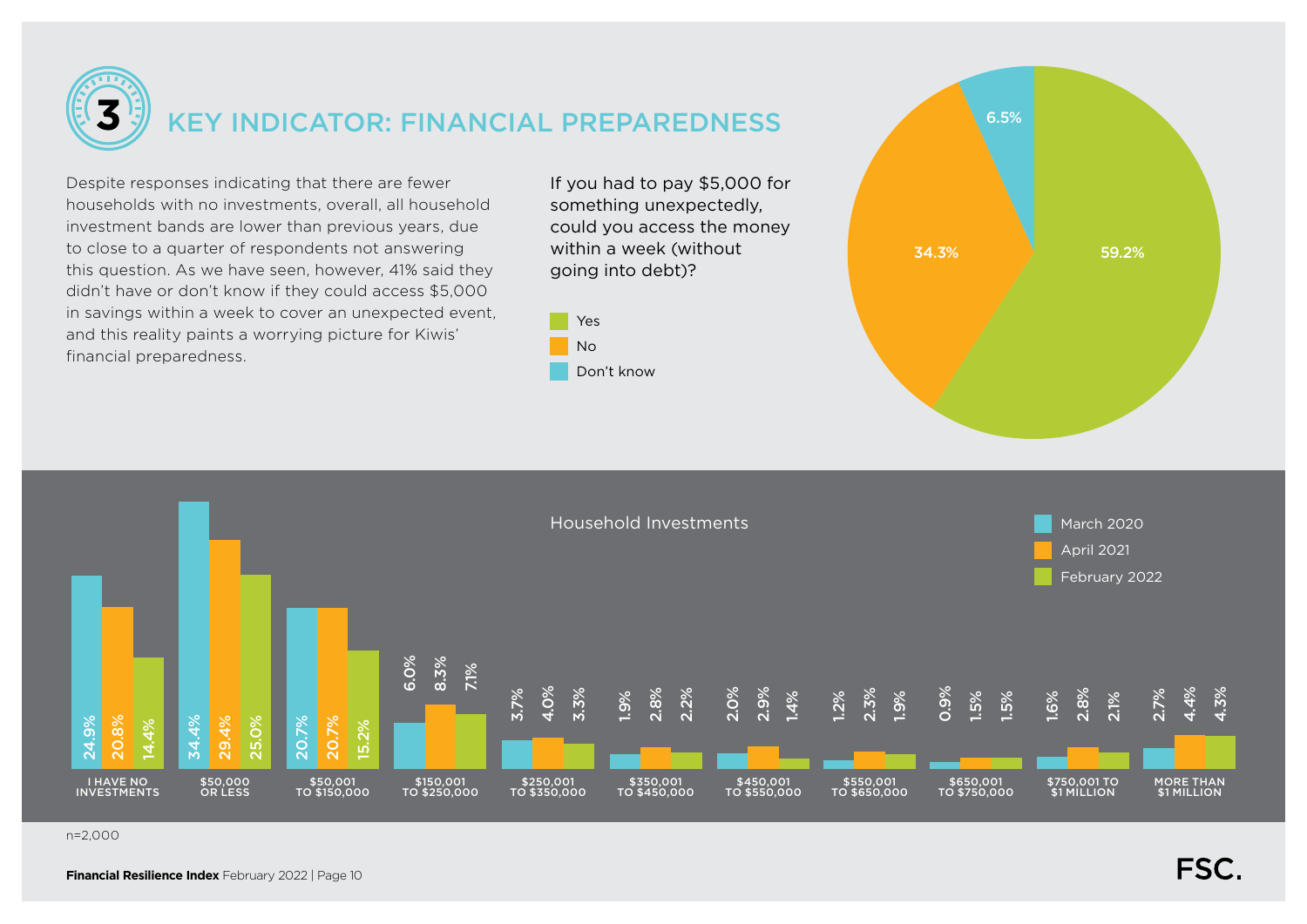

### **3** W KEY INDICATOR: FINANCIAL PREPAREDNESS

Looking at financial preparedness for retirement, the 2022 survey remains broadly consistent with previous years and shows close to 60% of respondents either not particularly or not prepared at all for retirement.

This is supported by retirees' response to how long they could survive on retirement savings, showing that half of respondents said that they could only last for less than 10 years on current balances.



48.6%

More than 10 years n=366, Retired

n=1,634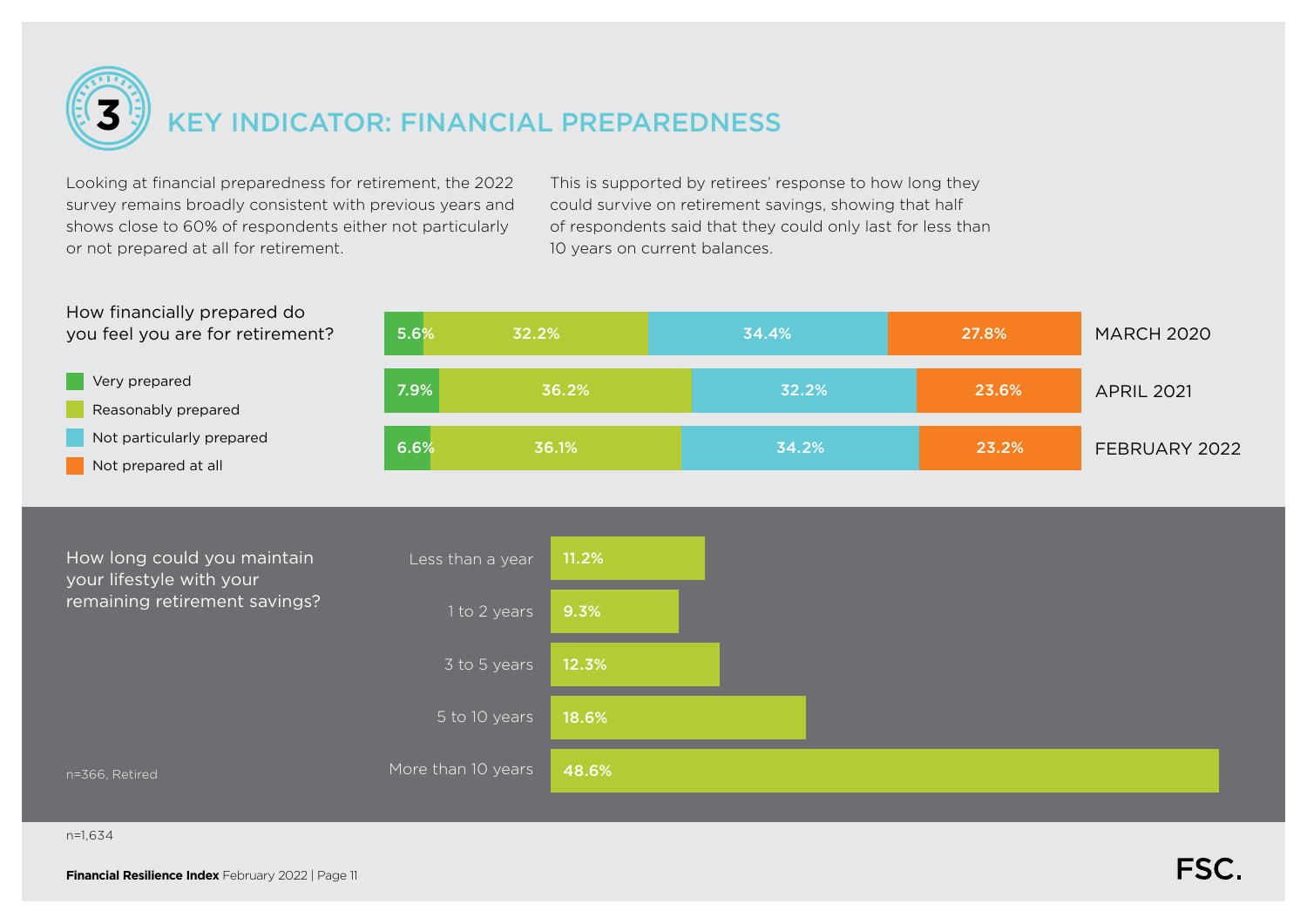

### KEY INDICATOR: JOB SECURITY

In comparison to previous years, job security has strengthened in 2022, with more respondents being fully, very or reasonably secure. However there are still a number that continue to worry. 38% of respondents reported that the COVID-19 pandemic has somewhat or substantially reduced job security.

Have global events (e.g. Coronavirus outbreak) impacted how much job security you feel in your current employment?



#### How much job security do you feel in your current employment?

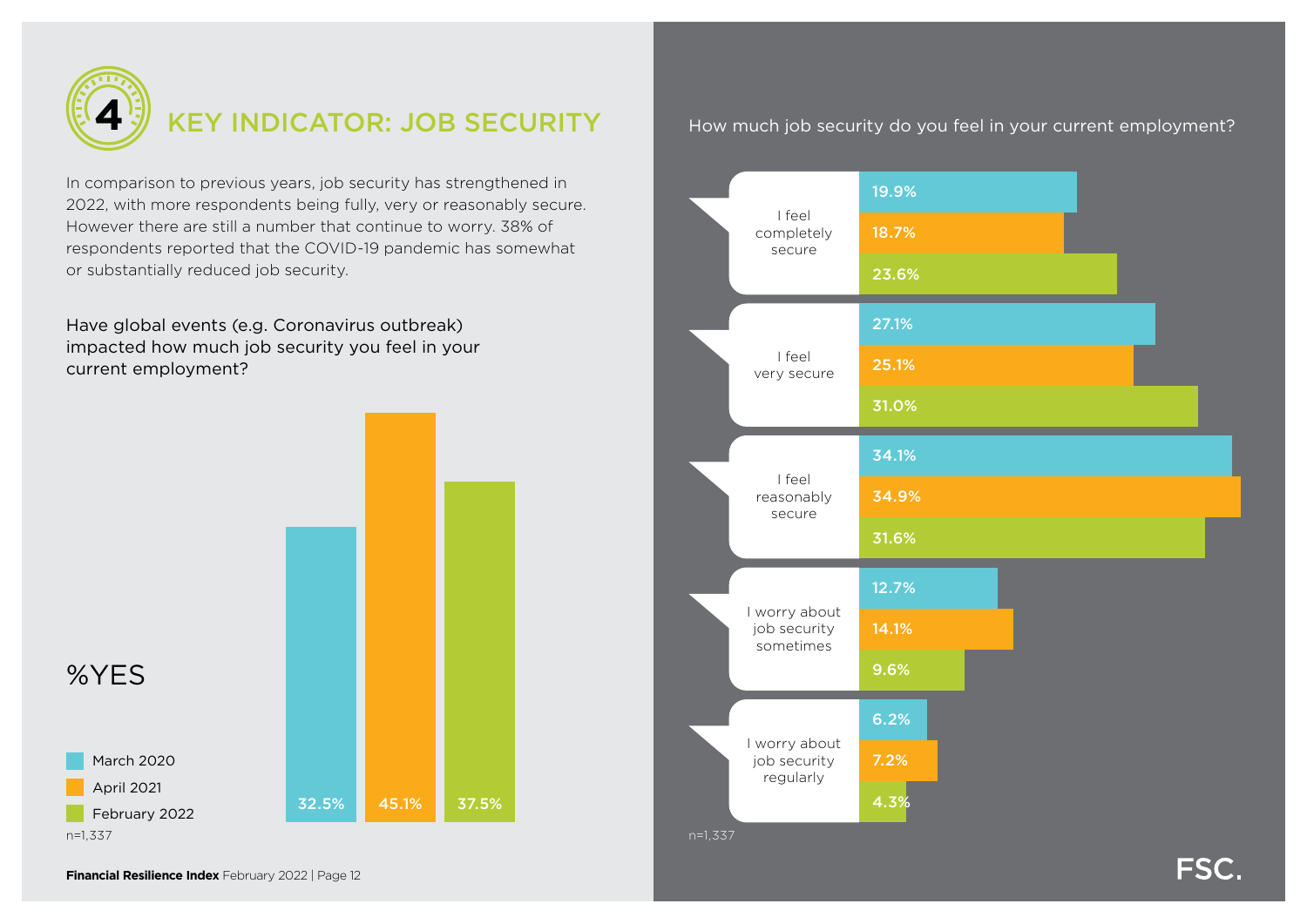

### KEY INDICATOR: JOB SECURITY (DEMOGRAPHICS)

Overall, worry about job security has reduced across all age groupings compared to last year, with older generations generally feeling more secure than younger ones.

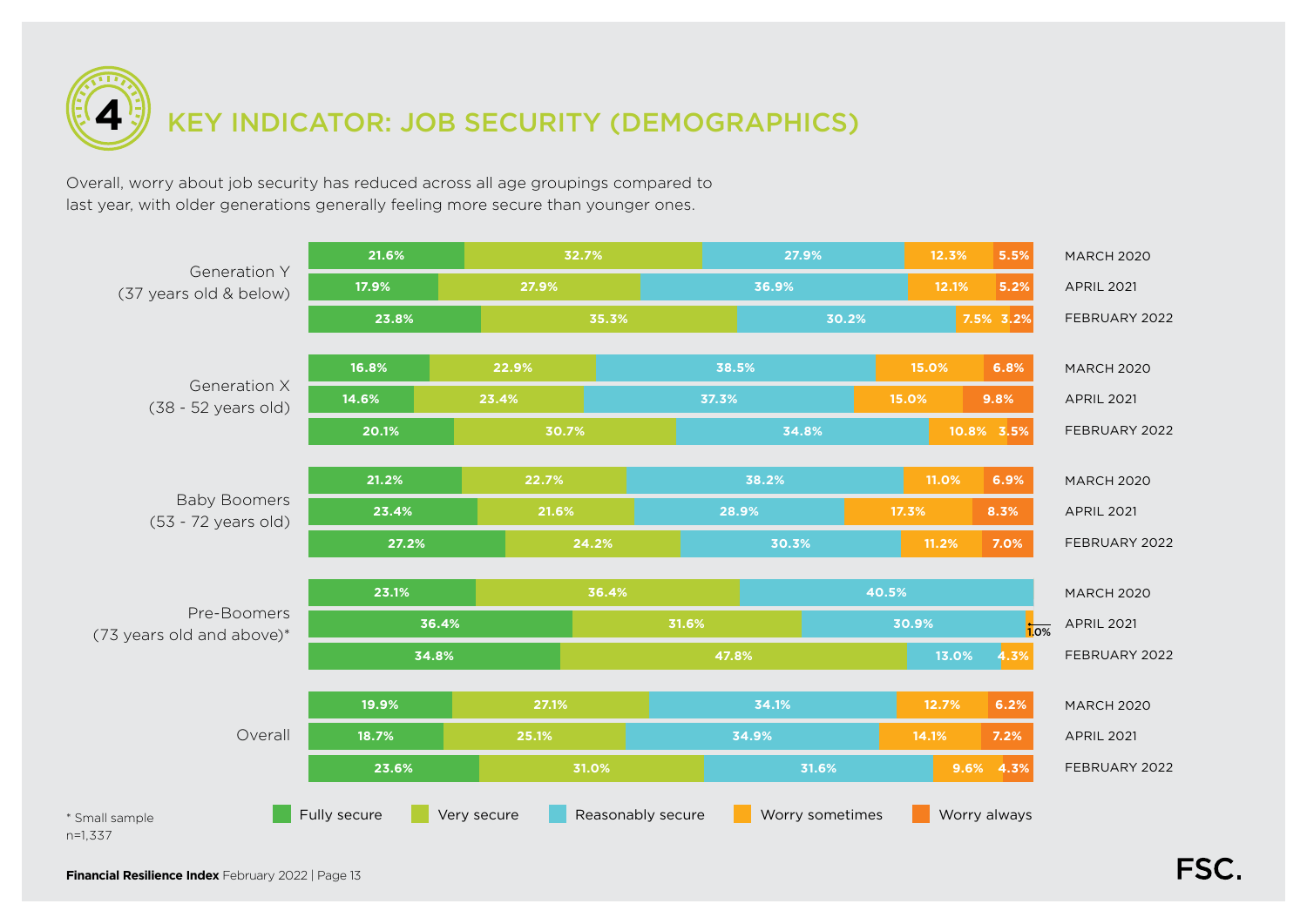

### KEY INDICATOR: WELLBEING

There are fewer respondents worrying about money on a daily basis compared to previous years, as the effect of financial issues on all wellbeing dimensions is returning to pre-covid levels.

Have financial issues ever adversely affected your …?



How often do you worry about money?

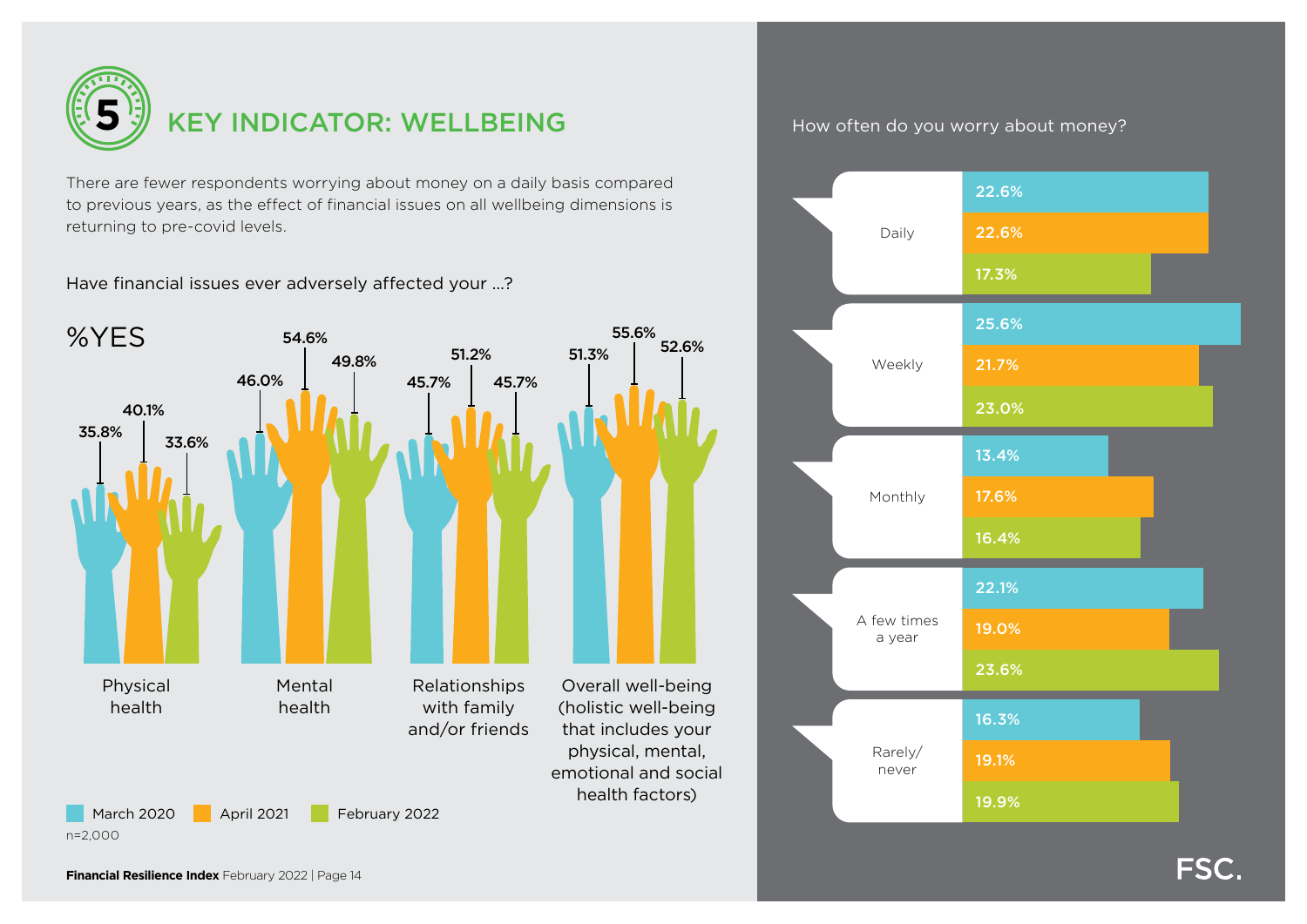

### KEY INDICATOR: WELLBEING (DEMOGRAPHICS)

Generation Y are most likely to have had their mental or physical health, as well as relationships with family or friends affected by financial issues. Frequency of worry increases in younger generations, despite an overall drop in comparison to previous years.



n=2,000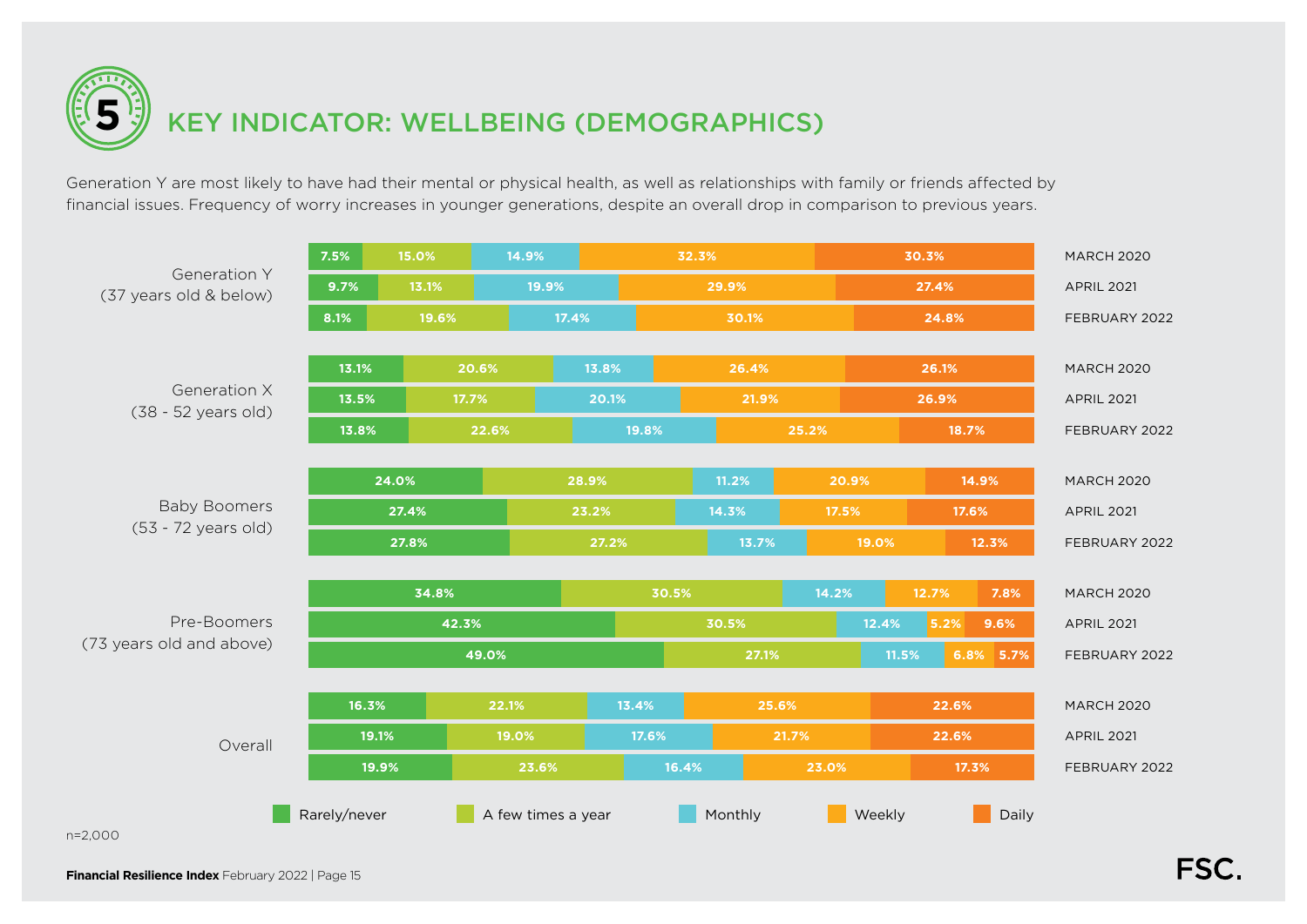### 04 ABOUT THE FINANCIAL SERVICES COUNCIL

As the voice of the sector, the Financial Services Council is a non-profit member organisation with a vision to grow the financial confidence and wellbeing of New Zealanders. FSC members commit to delivering strong consumer outcomes from a professional and sustainable financial services sector. Our 102 members manage funds of more than \$95bn and pay out claims of \$2.8bn per year (life and health insurance). Members include the major insurers in life, health, disability and income insurance, fund managers, KiwiSaver and workplace savings schemes (including restricted schemes), professional service providers, and technology providers to the financial services sector.

#### Find out more at fsc.org.nz

#### RESEARCH METHODOLOGY

The research was conducted via an online survey developed and hosted by CoreData.

2020 data was collected between 12 March and 20 March 2020. A total of 2,000 valid complete responses were collected.

2021 data was collected between 15 April and 26 April 2021. A total of 2,035 valid complete responses were collected in April 2021.

2022 data was collected between 25 January and 31 Janaury 2022. A total of 2,000 valid complete responses were collected in Janauary 2022.

All samples are representative of the New Zealand consumer population in terms of age, gender and income based on the latest Stats NZ data. The data collected forms the basis of this report.